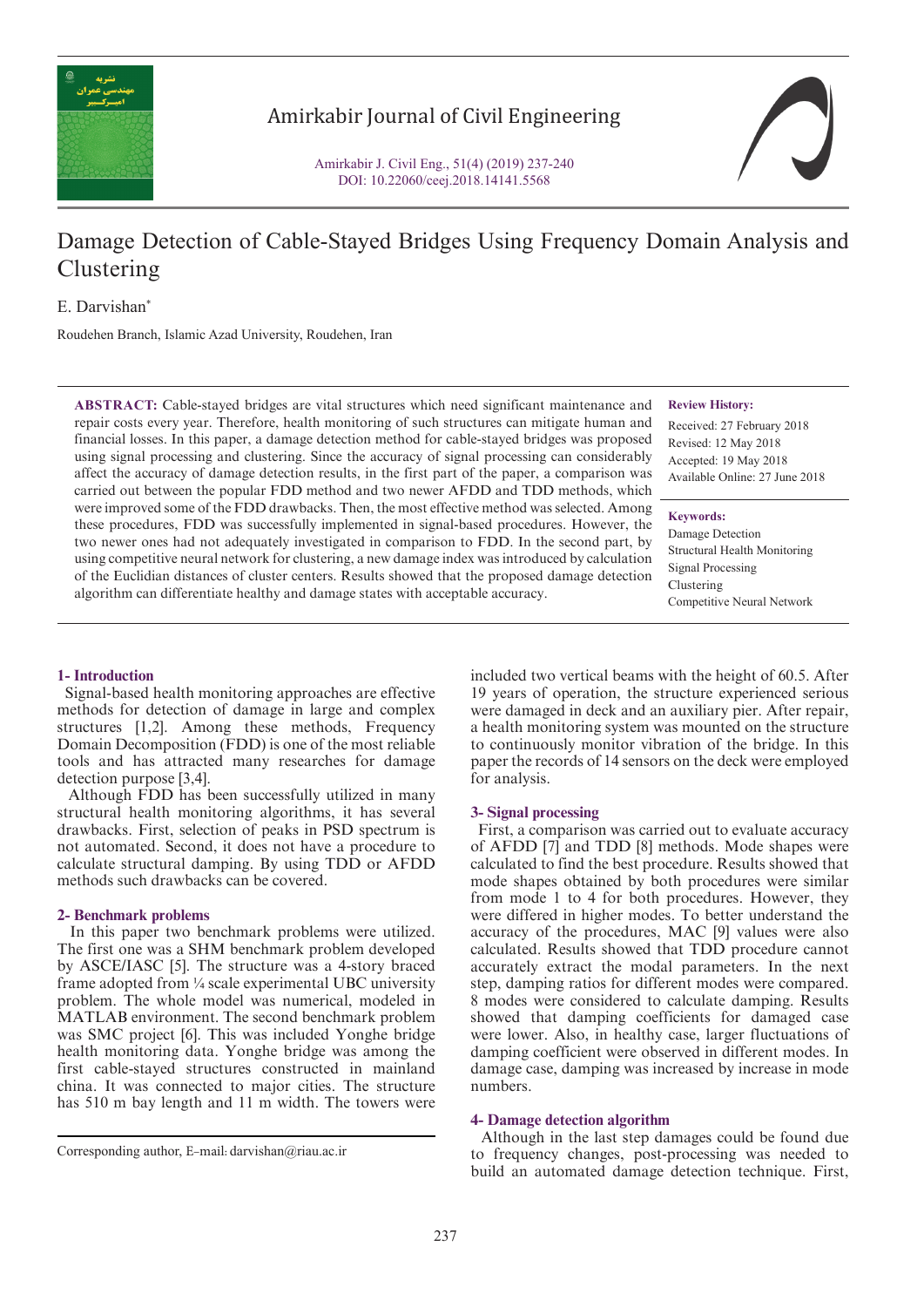signals were divided to 1-hour sections. Signal sections were analyzed by AFDD and frequencies are extracted. This was repeated for 24 sections of signals (i.e. every day). By doing so, environmental effects such as daynight temperature changes, vehicle load, and wind speed effects were considered. In the next step, frequencies were clustered by competitive neural network. Since the first 8 modes of vibration are extracted, frequencies were categorized to 8 clusters. Next, center of each cluster was determined. Finally, damage index was calculated using Euclidean distance of cluster centers. The difference in Euclidean distances between a base case and the desired one was a measure of damage. If in any case distance exceeded a pre-defined value, the case was considered as damage case.



**Figure 1. Mode shapes a) AFDD b) TDD**

 Figure 2 shows the frequency variations for 24 hours. It is obvious that large fluctuations are observed in frequencies due to environmental effects. However, frequency shifts due to damage were clear. Shifts in higher modes were larger, which show higher sensitivity of higher modes to damage. In health case, first mode was spread between 0.33 to 0.41 Hz. But, in damage case frequencies were between 0.26 to 0.27 Hz. In general, frequency variations were less in damage case. To be able to quantify the extent of damage, damage measures were calculated. Table 1 lists the damage indexes for several damage cases. According to the Table, it is clear that damage indexes for damage case showed much larger values. Therefore, it can be concluded that the introduced procedure was able to successfully detect damage. Also results showed that environmental effects had not a considerable effect on the damage index values.



**Figure 2. Day-night frequency changes a) healthy state b) damaged state**

**Table 1. Damage index for different damage cases**

| Data name    | 17 Jan. | 9 Apr. | Jun    |
|--------------|---------|--------|--------|
| Data type    | healthy | damage | damage |
| Damage index | 0.05    | 0.38   | 0.31   |

## **5- Conclusions**

 In this paper a damage detection method based on signal processing and artificial neural networks was presented. First, efficiency of two signal processing methods was investigated and the best procedure was selected. Second, a new damage index was introduced by implementation of competitive neural networks. Based on the results the following conclusions can be drawn:

- 1. Although the mode shapes obtained from both AFDD and TDD were similar, MAC analysis revealed that TDD yields were correlated modes. Therefore, it was not a suitable procedure for this case.
- 2. Comparison of AFDD and TDD showed that TDD was yielded lower damping coefficients in healthy state. Also, in TDD, variations of damping coefficients in different modes was lower
- 3. Variation in environmental parameters can affect the extracted frequencies up to 10%.
- 4. Damage caused frequency shifts. However, this was more tangible for higher modes of vibration.
- 5. In general, incorporation of signal proceeding and data mining was an effective way to detect damage. However, in this study, 4 cases of structural state were investigated.

 For a definitive comment about the reliability of the proposed method, more structural cases were needed.